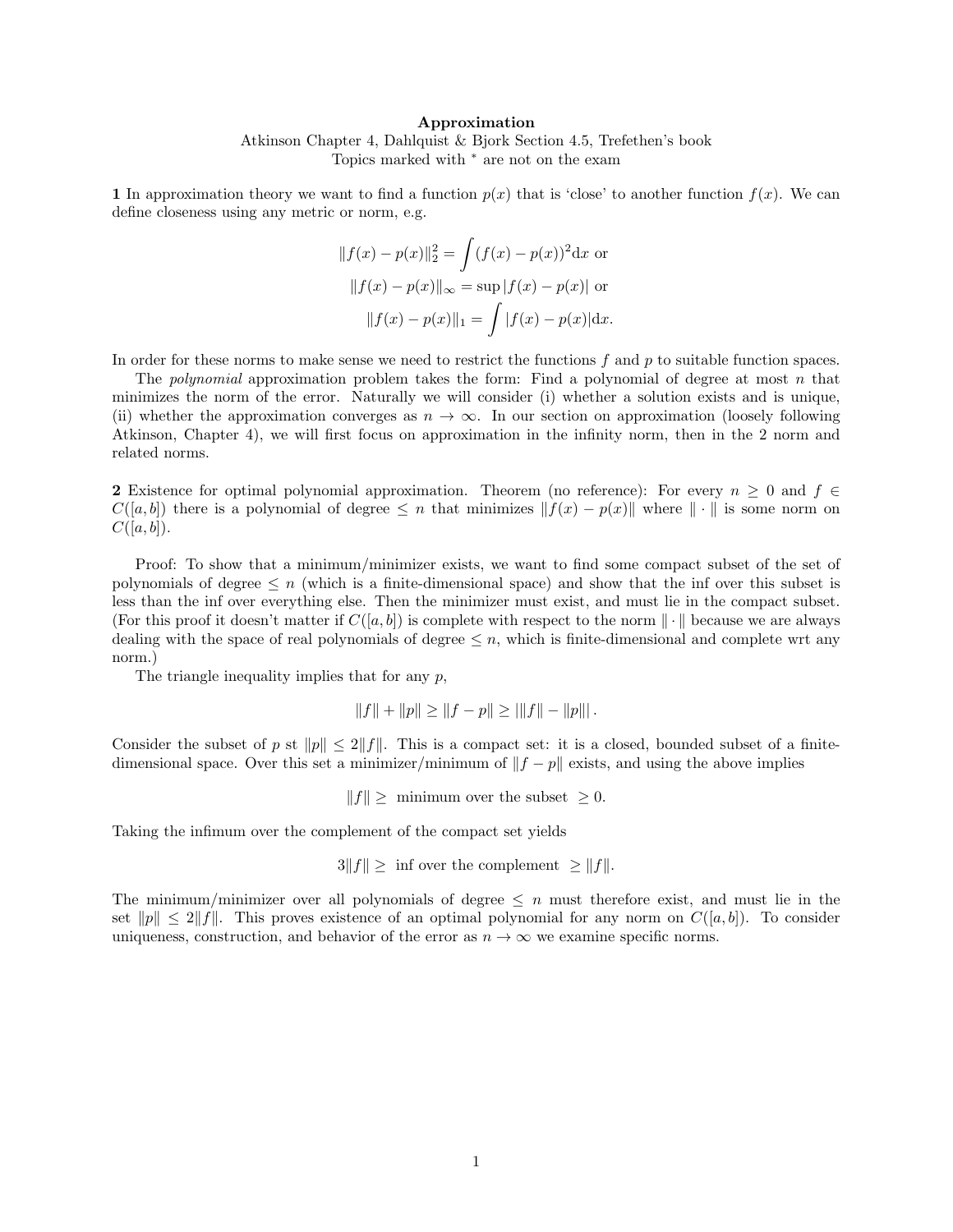## 'Minimax' (L∞) Polynomial Approximation

1 Weierstrass Approximation Theorem. Define

$$
\rho_n(f) = \min \|f - p\|_{\infty}
$$

where the min is taken over polynomials p of degree  $\leq n$ . We know a minimizing polynomial exists by the previous theorem, but we don't yet know whether it's unique. Before asking about uniqueness, we'll first look at whether  $\rho_n(f) \to 0$  as  $n \to \infty$ . (Clearly the sequence  $\rho_0, \rho_1, \ldots$  is non-increasing and bounded below (by 0), so it must have some limit.)

Weierstrass approximation theorem: For every  $f(x) \in C([a, b])$  and  $\epsilon > 0$  there is a polynomial  $p(x)$  (not unique) such that

$$
||f - p||_{\infty} = \max_{x \in [a, b]} |f(x) - p(x)| \le \epsilon.
$$

A constructive but not instructive proof can be found in Atkinson. It makes use of Bernstein polynomials, which are not really useful in practice, so we skip the proof. (Several other proofs exist; see Approximation Theory and Approximation Practice, Chapter 6 by Trefethen for a list of proofs.) In the above theorem, the degree of the polynomial depends on  $f$ , and on  $\epsilon$ . It is not too hard to rigorously connect this theorem to the previous question; it implies that  $\rho_n(f) \to 0$  as  $n \to \infty$  for any  $f \in C([a, b])$ . (Proof, e.g. by reductio.)

How quickly does  $\rho_n(f) \to 0$ ? Atkinson (4.11): If f has  $k \geq 0$  continuous derivatives on [a, b] and the  $k^{\text{th}}$  derivative satisfies

$$
\sup_{x,y \in [a,b]} |f^{(k)}(x) - f^{(k)}(y)| \le M|x - y|^{\alpha}
$$

for some  $M > 0$  and  $0 < \alpha \leq 1$  [ $f^{(k)}$  satisfies a Holder condition with exponent  $\alpha$ ] then there is a constant  $d_k$  independent of f and n for which

$$
\rho_n(f) \le \frac{Md_k}{n^{k+\alpha}}.
$$

(No proof.) For example if f is Lipshitz continuous with Lipshitz constant K then  $M = K$  and  $\alpha = 1$ , and the convergence is at least linear. On the other end of the spectrum, if f is  $C^{\infty}([a, b])$  then the convergence is faster than  $1/n^k$  for any  $k \geq 1$ .

2<sup>\*</sup> So we have existence (any norm) and convergence (max norm). Before looking at uniqueness, develop some intuition through an example. Let  $[a, b] = [-1, 1]$ ,  $f(x) = e^x$ , and  $n = 1$ . Seek a solution of the form  $p(x) = a_0 + a_1x$ . Drawing the picture, we see that

- The line must cross the function at two distinct points
- The max abs error  $\rho_1$  must be achieved at exactly three points:  $x = -1, x_*, 1$
- At  $x_*$  the error has a local minimum, so  $f'(x_*) p'_1(x_*) = 0$

The last two points imply the following equations

$$
e^{-1} - (a_0 - a_1) = \rho_1, \ \ e - (a_0 + a_1) = \rho_1, \ \ e^{x_*} - (a_0 + a_1 x_*) = -\rho_1, \ \ e^{x_*} - a_1 = 0
$$

There are four unknowns  $a_0, a_1, x_*$ , and  $\rho_1$ . This is a nonlinear system of equations, whose solution we could find using a fixed-point iteration like Newton's method. Alternatively, we can subtract the first two equations to get

$$
a_1 = \frac{e - e^{-1}}{2}
$$

Then find

 $x_* = \ln(a_1)$ 

Then solve the remaining  $2 \times 2$  linear system for  $a_0$  and  $\rho_1$ .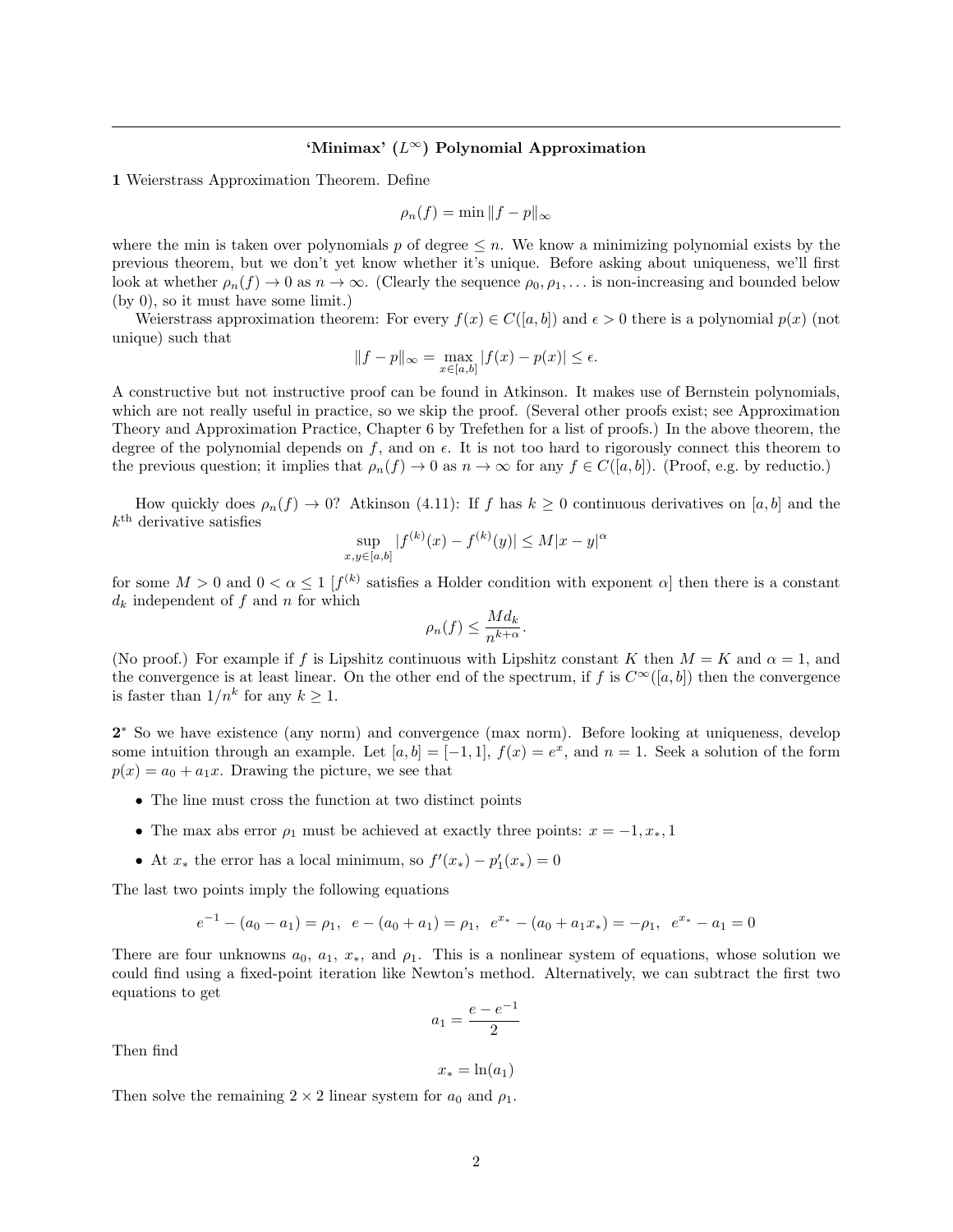Notice that for our polynomial of degree  $n = 1$ , the maximum absolute error is attained at  $n + 1 = 3$ distinct points in the interval. This behavior is generic/universal, as the next theorem shows.

**3** Chebyshev Equioscillation Theorem. Let  $f \in C([a, b])$  and  $n \ge 0$ . Then there is a unique polynomial q of degree  $\leq n$  such that

$$
\rho_n(f) = ||f - q||_{\infty}.
$$

Furthermore, this polynomial is the only polynomial for which there are at least  $n + 2$  distinct points

$$
a \le x_0 < x_1 < \dots < x_{n+1} \le b
$$

for which

$$
f(x_j) - q(x_j) = \sigma(-1)^j \rho_n(f)
$$

where  $\sigma = \pm 1$  (depending on f and n).

We will prove only the weaker statement that "if there are  $n + 2$  distinct points where the error equioscillates, then the polynomial is a minimizer." (Proof from D&B)

The proof is by contradiction, so we assume that there are at least  $n + 2$  points where the error equioscillates, but that the polynomial is not optimal.

• First recall that we know a minimizer exists, just not whether it's unique. So, suppose that there is a polynomial  $\tilde{p}$  of appropriate degree, and consider the set of points where its error is maximized

$$
M = \{ x \in [a, b] \mid |f(x) - \tilde{p}(x)| = \|f - \tilde{p}\|_{\infty} \text{ and oscillates} \}.
$$

Recall that we are assuming that there are at least  $n+2$  points in M.

• If  $\tilde{p}$  is not an optimal approximation, we can add another polynomial  $p \neq 0$  such that  $q = \tilde{p} + p$  is a better approximation.

$$
|f(x) - (\tilde{p}(x) + p(x))| < |f(x) - \tilde{p}(x)| \,\forall x \in M.
$$

• The above inequality implies that p must have the same sign as the error  $f - \tilde{p}$  at every point  $x \in M$ , so that adding p reduces error. This implies

$$
(f(x) - \tilde{p}(x))p(x) > 0 \,\forall x \in M.
$$

• There are at least  $n + 2$  points in M. The polynomial p has to have at least  $(n + 2) - 1$  roots (each sign change requires a root). But p has degree  $\leq n$ , so it can have at most n roots. Clearly this is not possible, because then p would have to have  $n + 1$  roots.

4 <sup>∗</sup> So now we have existence, convergence, and uniqueness, and an interesting fact about the behavior of the error (equioscillation). Can we compute the optimal polynomial? There is an iterative algorithm due to Remez (1934): the 'Remez exchange algorithm.' The algorithm is given in D&B, along with references; if f is sufficiently smooth it can be shown that the algorithm converges quadratically.

5 Can we estimate  $\rho_n(f)$ ? Well clearly, if we have any polynomial p then  $\rho_n(f) \leq ||f - p||_{\infty}$ . This is not terribly useful. A lower bound would be more interesting. If we know  $\rho_n(f) \geq 0.25$ , and we have a polynomial approximation with  $||f - p||_{\infty} = 0.25001$  then maybe we're close enough.

Atkinson 4.9 (de la Vallee-Poussin). Suppose that we have a polynomial q such that  $f - q$  oscillates

$$
f(x_j) - q(x_j) = (-1)^j e_j, \ j = 0, \dots, n+1
$$

and all the  $e_j$  nonzero and the same sign, and

$$
a \le x_0 < \dots < x_{n+1} \le b
$$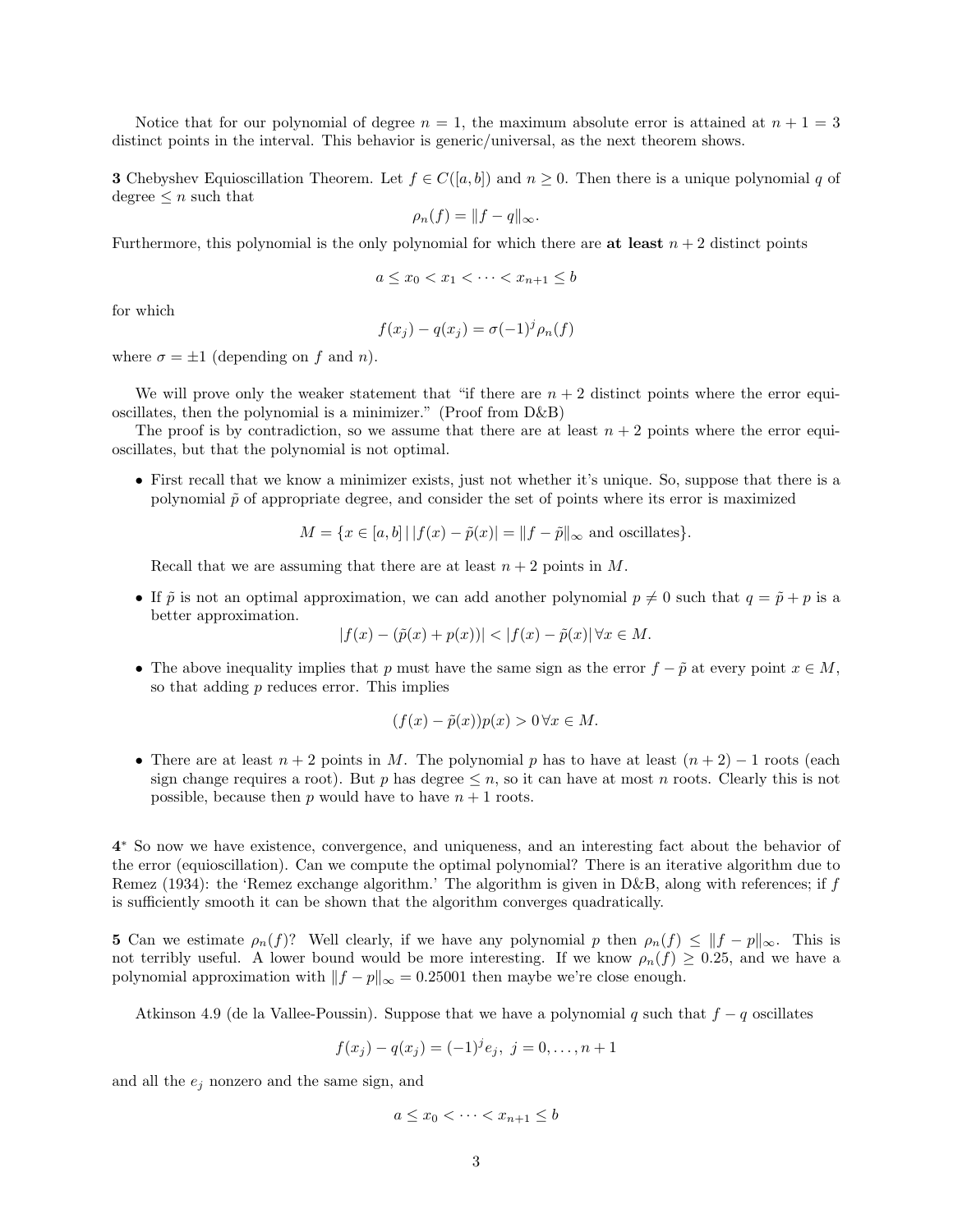Then

$$
\min_{j}|e_{j}| \leq \rho_{n}(f).
$$

The proof is similar to the equioscillation proof, and works by contradiction: assume that  $\min_i |e_i|$  $\rho_n(f)$ . Assume WLOG that the  $e_i$  are positive. Denote the optimal polynomial by p, and define  $r(x)$  $q(x) - p(x)$ . This is a polynomial of degree  $\leq n$ . Evaluate  $r(x)$  at each of the  $x_i$ .

$$
r(x_0) = q(x_0) - p(x_0) = (f - p)_0 - (f - q)_0 = (f - p)_0 - e_0 < 0
$$

The last inequality is because  $|(f(x) - p(x))| \leq \rho_n(f)$  for every x, and  $\rho_n(f)$  is (by the assumption we're going to contradict) smaller than  $e_0$ . Next

$$
r(x_1) = q(x_1) - p(x_1) = (f - p)_1 - (f - q)_1 = (f - p)_1 + e_1 > 0
$$

Proceeding to the last point, we see that  $r(x)$  changes sign  $n + 1$  times, i.e. it must have at least  $n + 1$  zeros, which is a contradiction (because r has degree  $\leq n$  by construction).

The way that this is used is to first construct an approximating polynomial q using some other means, then (if the error oscillates) to evaluate  $\min_i |e_i|$ .

# 'Least-Squares'  $(L^2)$  Polynomial Approximation

1 We now consider the standard  $L^2$  norm and weighted  $L^2$  norms of the form

$$
||f - p||_w^2 := \int (f(x) - p(x))^2 w(x) dx
$$

where  $w(x) \geq 0$  is a 'weight function' such that  $\int x^k w(x) dx$  is finite for every k. We need this condition in order to guarantee that the integral  $\int w(x)p(x)dx$  is well-defined for polynomials of any degree. We already know that the problem

Given a function  $f \in C[a, b]$ , find a polynomial p of degree  $\leq n$  that minimizes  $||f - p||$ 

has a solution for all these norms. (Note that we're approximating functions in  $C[a, b]$  using a weighted  $L^2$ norm; we're not approximating functions in  $L^2$ , which are much harder to define.)

 $L^2$  and weighted  $L^2$  norms are special because they are associated with inner products

$$
||f||_w^2 = \langle f, f \rangle_w
$$
 where  $\langle f, g \rangle_w = \int f(x)g(x)w(x)dx$ .

It is straightforward to verify that this is an inner product (symmetric, positive, bilinear). The fact that the norm is associated with an inner product implies that the optimization problem is quadratic, which means we can compute a solution by solving a linear system for the critical point. Other norms not associated with inner products do not have this property, and therefore lead to nonlinear systems of equations/non-quadratic optimization. Summary: Least-squares approximation is special because you can find the optimal approximation by solving a linear system.

2<sup>\*</sup> Recall the real finite-dimensional case. Every inner product on  $\mathbb{R}^N$  can be written as  $\langle v, w \rangle = v^T C w$ where **C** is a symmetric positive definite matrix. The matrix **C** is analogous to the weight function  $w(x)$ .  $\|\boldsymbol{v}\|_C = \sqrt{\boldsymbol{v}^T \mathbf{C} \boldsymbol{v}}$  is a weighted  $L^2$  norm on  $\mathbb{R}^n$ .

Consider the problem of finding the closest point  $v$  in a subspace to some other point  $b$ , where distance is measured using an inner-product norm. Let the columns  $a_i$  of **A** be a basis for the subspace, so that any v in the subspace can be written uniquely as  $v = Ac$ . The (squared) 'distance' between v and b is

$$
\|\boldsymbol{v} - \boldsymbol{b}\|_{C}^{2} = \|\mathbf{A}\boldsymbol{c} - \boldsymbol{b}\|_{C}^{2} = (\mathbf{A}\boldsymbol{c} - \boldsymbol{b})^{T}\mathbf{C}(\mathbf{A}\boldsymbol{c} - \boldsymbol{b})
$$

$$
= \boldsymbol{c}^{T}\mathbf{A}^{T}\mathbf{C}\mathbf{A}\boldsymbol{c} - 2\boldsymbol{c}^{T}\mathbf{A}^{T}\mathbf{C}\boldsymbol{b} + \boldsymbol{b}^{T}\mathbf{C}\boldsymbol{b}.
$$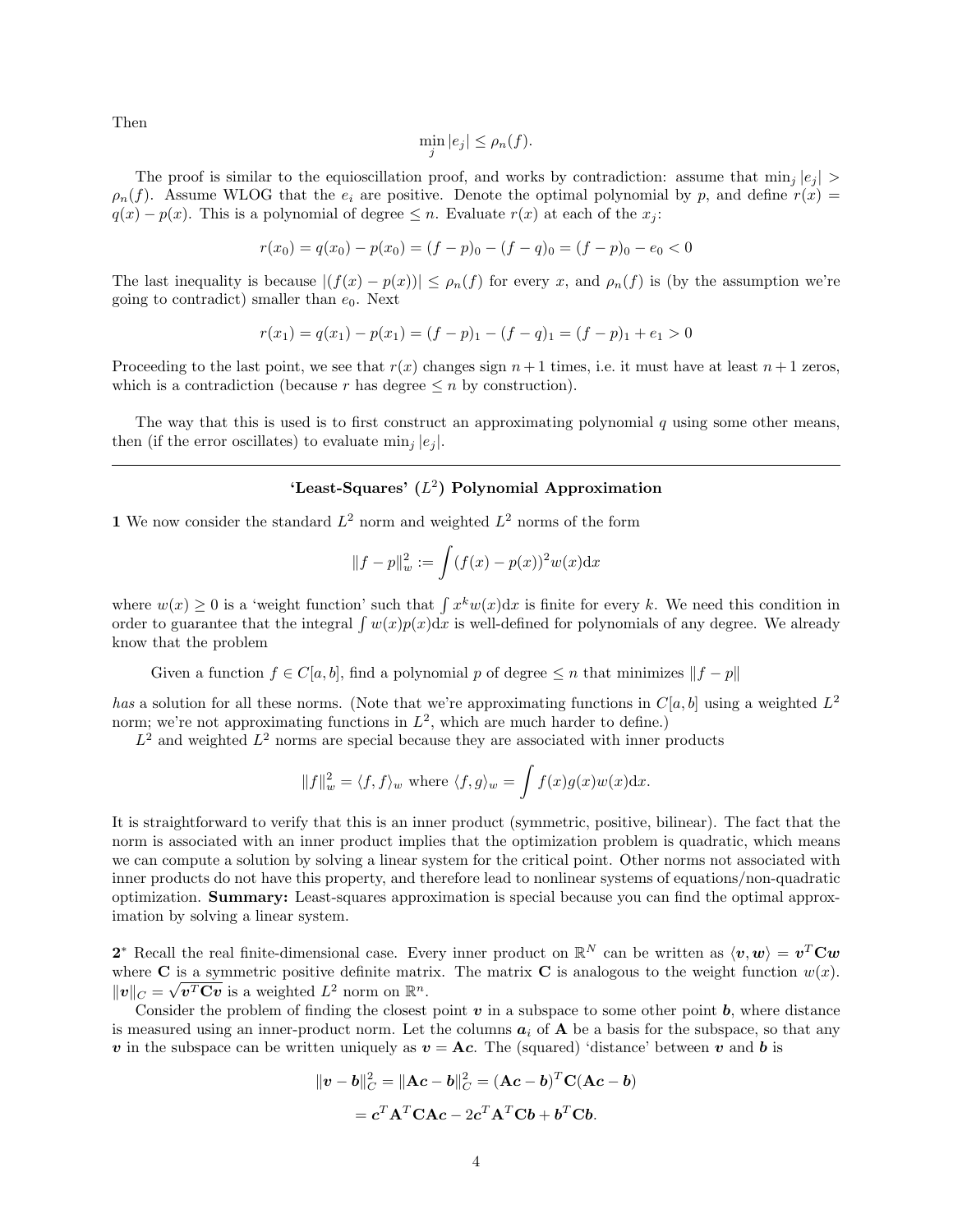This is a non-negative quadratic function, so a minimum must exist. Taking the derivative and setting to zero to find a critical point yields

$$
\mathbf{A}^T \mathbf{C} \mathbf{A} \mathbf{c} = \mathbf{A}^T \mathbf{C} \mathbf{b}.
$$

The coefficient matrix is a 'Gram matrix'; it is SPD because the columns of **A** are linearly independent. So the problem has a unique solution of the form

$$
\boldsymbol{v} = \mathbf{A}\boldsymbol{c} = \mathbf{A}\left(\mathbf{A}^T\mathbf{C}\mathbf{A}\right)^{-1}\mathbf{A}^T\mathbf{C}\boldsymbol{b}.
$$

Clearly this involves solving a linear sytem.

The problem is easier to solve if we use an orthogonal basis. Let the columns  $q_i$  of the matrix  $Q$  form an orthogonal basis for the subspace. The fact that the columns of Q are orthogonal wrt the C inner product (aka C-conjugate) means that  $\mathbf{Q}^T \mathbf{C} \mathbf{Q} = \mathbf{D}$  is diagonal with positive diagonal elements. In fact,  $\mathbf{D}_{ii} = ||\mathbf{q}_i||_C^2$ . So the above expression can be re-written as

$$
\boldsymbol{v} = \mathbf{Q}\mathbf{D}^{-1}\mathbf{Q}^T\mathbf{C}\boldsymbol{b} = \sum_i \frac{\langle \boldsymbol{q}_i, \boldsymbol{b} \rangle}{\|\boldsymbol{q}_i\|_C^2}\boldsymbol{q}_i
$$

where the inner product is as defined above. Using an orthogonal basis means we still have to solve a linear system for the coefficients, but the system is diagonal. Notice that the remainder  $\mathbf{b} - \mathbf{v}$  is C-orthogonal to the subspace:

$$
\langle \boldsymbol{q}_i, \boldsymbol{b} - \boldsymbol{v} \rangle = \ldots = 0.
$$

In fact, the solution  $v$  is the C-orthogonal projection of  $b$  into the subspace. One can alternatively pose the least-squares problem as finding the c that sets the residual  $\mathbf{b} - \mathbf{A}\mathbf{c}$  orthogonal to the search space; this is the basis for Galerkin projection methods.

3 The polynomial case is a direct generalization of the linear algebra. Indeed the only difference is that the thing we are trying to approximate is an element of an infinite-dimensional vector space (though the approximation is within a finite-dimensional subspace). The only meaningful implication of this fact is for convergence as the dimension of our subspace increases to infinity (which will be addressed in due time).

Now suppose that we have a basis  $\{\phi_i(x)\}_0^n$  for the space of polynomials of degree  $\leq n$ . Any polynomial of degree  $\leq n$  can therefore be written

$$
p(x) = \sum_{i} c_i \phi_i(x). \text{ (Analogue: } \mathbf{v} = \mathbf{A}\mathbf{c})
$$

We want to solve for the coefficients  $c_i$  of the optimal polynomial. Plug this representation in to  $||f - p||_w^2$ 

$$
||f(x) - p(x)||_{w}^{2} = \int (f(x) - p(x))^{2} w(x) dx = \int f(x)^{2} w(x) dx - 2 \int f(x)p(x)w(x) dx + \int p(x)^{2} w(x) dx
$$

$$
= ||f||_{w}^{2} - 2 \sum_{i} c_{i} \int f(x)\phi_{i}(x)w(x) dx + \sum_{i} \sum_{j} c_{i}c_{j} \int \phi_{i}(x)\phi_{j}(x)w(x) dx
$$

Define the following vector and matrix:

$$
\mathbf{f}_i = \int f(x)\phi_i(x)w(x)dx = \langle f, \phi_i \rangle, \ \ \mathbf{M}_{ij} = \int \phi_i(x)\phi_j(x)w(x)dx.
$$

With these definitions we can write

$$
||f(x) - p(x)||_{w}^{2} = ||f||_{w}^{2} - 2c^{T} f + c^{T} Mc.
$$

This is directly analogous to the linear algebra expression with

$$
f = A^T C b
$$
,  $M = A^T C A$ .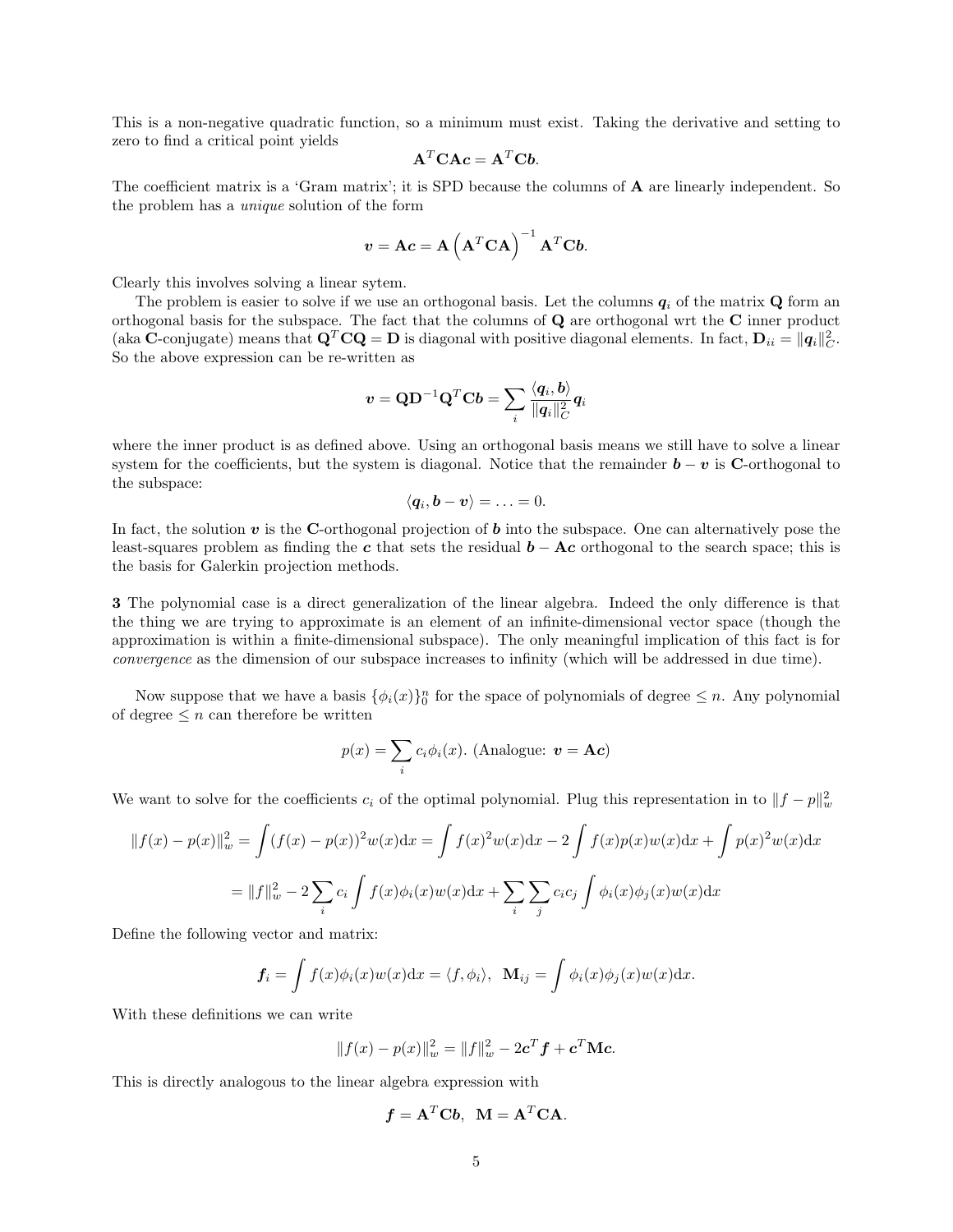We now want to find the minimizer  $c$  of this quadratic function. So we take the derivative, set it equal to zero, and get

$$
\mathbf{M} \boldsymbol{c} = \boldsymbol{f}.
$$

The matrix M is a Gram matrix, so it is symmetric positive definite. For example, if the basis functions are  $\phi_i(x) = x^i$  and we're using the standard, unweighted  $L^2$  inner product on [0,1], then the matrix **M** is the so-called Hilbert matrix

$$
\mathbf{M}_{ij} = \frac{1}{i+j+1}.
$$

Although it's SPD, it is horrifically badly conditioned for large n.

If you have an *orthogonal* basis, then the matrix  $\bf{M}$  is *diagonal*. Even if a diagonal matrix is horrifically badly conditioned, it can still be inverted without worry about roundoff errors. If you have an orthogonal basis then the linear system for the coefficients is

$$
\mathbf{D}c = f
$$

where the diagonal entries of **D** are  $\int \phi_i(x)^2 w(x) dx = ||\phi_i||_w^2$ , so the coefficients are just

$$
c_i = \frac{\langle f, \phi_i \rangle}{\|\phi_i\|_w^2}.
$$

Comment: Notice that to compute the optimal polynomial approximation, you have to be able to compute the integrals associated with the coefficients of the solution formula. Sometimes you can do this analytically. Otherwise you have to do a numerical approximation to the integrals, which we discuss in the section on quadrature (Atkinson, Chapter 5).

4 Now, consider whether the approximation converges as  $n \to \infty$ . First note that for any polynomial p of degree  $\leq n$  we have

$$
\int_{a}^{b} (f(x) - p(x))^{2} w(x) dx \le ||f - p||_{\infty}^{2} \int_{a}^{b} w(x) dx.
$$

The inequality only assumes that w is integrable on [a, b], and that f is bounded. (If the interval is infinite then it doesn't necessarily work.) Now consider the minimum of each expression over all polynomials  $p$  of  $degree < n$ 

Smallest possible weighted 
$$
L^2
$$
 approximation error of degree  $n \le \rho_n(f) \left( \int_a^b w(x) dx \right)^{1/2}$ .

We know that for any continuous function  $f(x)$ ,  $\rho_n(f) \to 0$  as  $n \to \infty$ , so the weighted  $L^2$  norm of the error will also go to zero. As a cautionary tale, note that the sequence of polynomials  $x^k$  converges to 0 over  $[0, 1]$  in the  $L^2$  norm, but it does not converge pointwise. In general the question of whether the weighted  $L<sup>2</sup>$  approximation converges uniformly (and therefore pointwise) depends on the weight function and on the function being approximated.

5 Two named relations. Bessel's inequality: Plugging the value of  $c_i$  back into the above and noting that the expression is non-negative yields  $(d_{ii} = ||\phi_i||_w^2, f_i = \langle \phi_i, f \rangle)$ 

$$
0\leq \|f\|_w^2-2\sum_i \frac{f_i^2}{d_{ii}}+\sum_i \frac{f_i^2}{d_{ii}}\Rightarrow \sum_{i=0}^n \frac{f_i^2}{d_{ii}}=\|p\|_w^2\leq \|f\|_w^2.
$$

This means that the error is non-increasing (no surprise). Together with the fact that the error  $\rightarrow 0$  implies Parseval's equality

$$
\sum_{i=0}^{\infty} \frac{f_i^2}{d_{ii}} = ||f||_w^2.
$$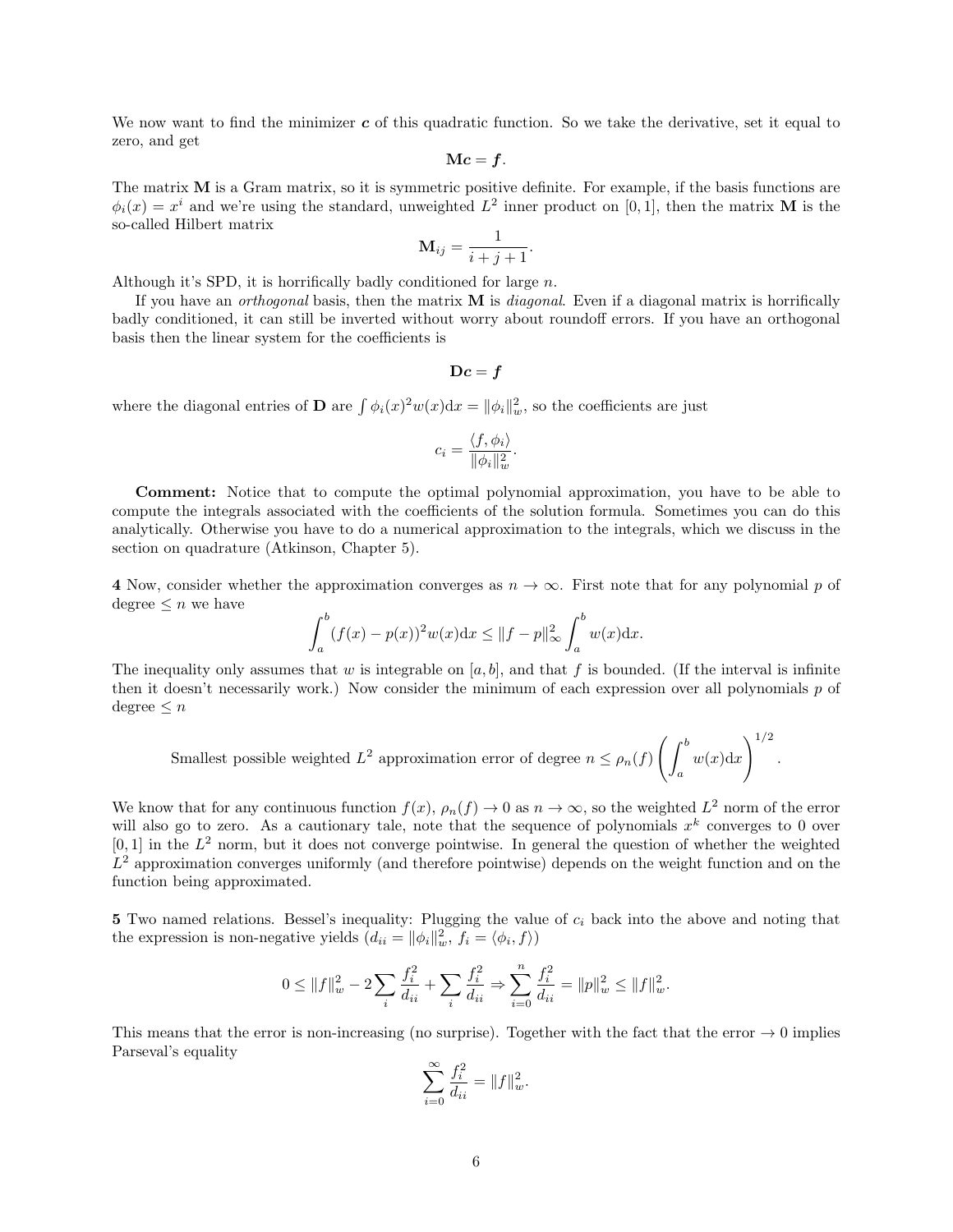6 We've seen existence, uniqueness, construction, and a bit of convergence. In the construction it's convenient to have an orthogonal basis for the space of polynomials of degree  $\leq n$ , orthogonal with respect to the inner product/weight function being used. Consider the standard  $L^2$  norm  $(w(x) = 1)$  on  $[-1, 1]$ . We need a basis for the vector space of polynomials of degree  $\leq n$ . The standard one is monomials  $\{1, x, \dots, x^n\}$ , but this basis is not orthogonal with respect to the  $L^2$  inner product. But we can use Gram-Schmidt to construct such a basis

$$
\phi_0(x) = 1
$$
  
\n
$$
\phi_1(x) = x - \frac{\int_{-1}^{1} (1)(x) dx}{\int_{-1}^{1} (1)^2} (1) = x
$$
  
\n
$$
\phi_2(x) = x^2 - \frac{\int_{-1}^{1} (1)(x^2) dx}{\int_{-1}^{1} (1)^2} (1) - \frac{\int_{-1}^{1} (x)(x^2) dx}{\int_{-1}^{1} (x)^2} (x) = x^2 - \frac{1}{3}
$$

etc. The above polynomials are not orthonormal, but follow the common convention to write whatever basis you're using so that the coefficient of the highest-order term is 1 ('monic').

It's clear that you can always construct an orthonormal basis by applying Gram-Schmidt to the monomial basis. This is not always the best way to construct the basis functions, but it works. It also just constructs one of an infinite number of orthogonal bases for polynomials with a given weight function; if you start with a different basis and apply Gram-Schmidt, you'll get a different orthonormal basis. Applying Gram-Schmidt to the monomial basis always produces an orthogonal basis that has increasing degree, i.e.  $\phi_k(x)$  is a polynomial of degree k.

Some bases that result from applying Gram-Schmidt to monomials are

- [-1, 1],  $w(x) = 1$ : Legendre
- $[-1, 1], w(x) = 1/$ √  $\overline{1-x^2}$ : Chebyshev (singular weight function)
- [-1,1],  $w(x) = (1-x^2)^{m-1/2}$ ,  $m > -1/2$ : Gegenbauer (aka 'ultraspherical' polynomials; appear in spherical harmonics; contains Chebyshev and Legendre)
- [-1, 1],  $w(x) = (1-x)^{\alpha}(1+x)^{\beta}, \alpha, \beta > -1$ : Jacobi (contains Gegenbauer; draw some weight functions to show that you can penalize errors in different parts of the interval)
- $[0,\infty)$ ,  $w(x) = e^{-x}$ : Laguerre (often the basis is written as 'Laguerre functions  $e^{-x/2}\phi_k(x)$  where  $\phi_k(x)$ is the Laguerre polynomial)
- $[-\infty,\infty], w(x) = e^{-x^2}$ : Hermite H (for physicists; if weight is  $e^{-x^2/2}$  polynomials are  $He(x)$  for probabilists; often written as 'parabolic cylinder functions')

It's important to note:

- Once you pick a weight function and a polynomial degree, the optimal polynomial is unique. The optimal polynomial for one weight function is different from the optimal polynomial for a different weight function.
- The optimal polynomial can be represented in *any* basis (of which there are an infinite number). So if you pick  $w(x) = 1$ , a convenient/orthogonal basis in which to compute the solution is the Legendre polynomials. But you could write the optimal polynomial in any basis you want, e.g. monomials or Chebyshev or Gegenbauer, or whatever.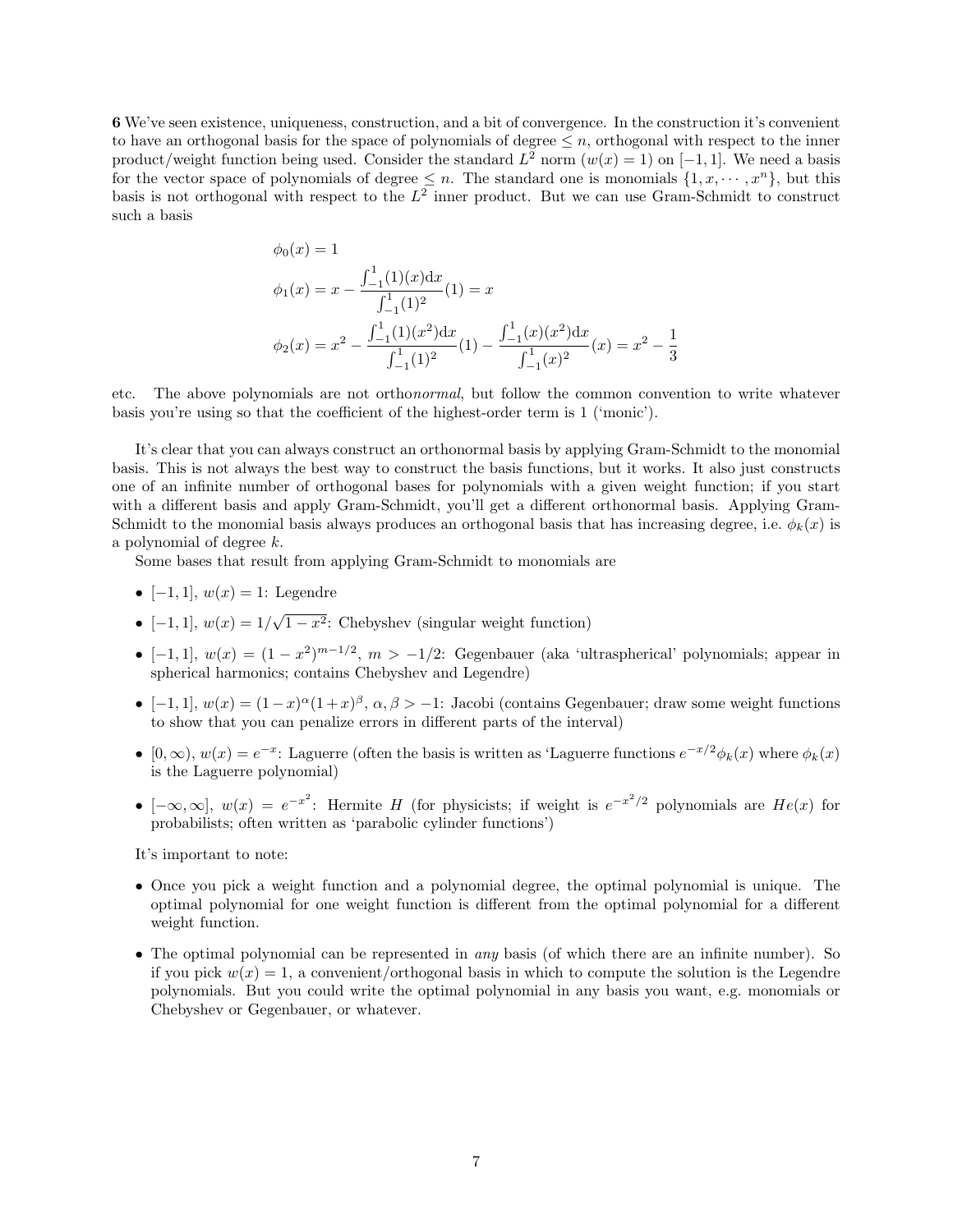7 <sup>∗</sup> The term 'orthogonal polynomials' (referring to orthogonal bases) is quite broad, but almost always refers to a basis that has *increasing degree* i.e.  $\phi_k(x)$  is a polynomial of degree k (which is what results from applying Gram-Schmidt to monomials). Such bases share a wide range of useful properties regardless of the weight function. For example, they all have a three-term recurrence (Atkinson 4.5).

$$
\phi_{k+1}(x) = (x - \beta_k)\phi_k(x) - \gamma_{k-1}^2\phi_{k-1}(x)
$$

where

$$
\beta_k = \frac{\langle x\phi_k(x), \phi_k(x)\rangle}{\|\phi_k(x)\|_{w}^2}, \ \ \gamma_{k-1}^2 = \frac{\|\phi_k\|_{w}^2}{\|\phi_{k-1}\|_{w}^2}.
$$
 'Darboux's formulas'

The initial values are  $\phi_{-1} = 0$  and  $\phi_0 = 1$ . Proof by induction (This proof is based on the one in D&B, but their proof mangles the induction):

•  $\phi_1(x) = x - \beta_0$ . We simply need to check that it's of degree 1 (obvious) and orthogonal to  $\phi_0(x) = 1$ . By construction,

$$
\langle \phi_0, \phi_1 \rangle = \langle \phi_0, x - \beta_0 \rangle = \langle \phi_0, (x - \beta_0) \phi_0 \rangle = \langle x \phi_0, \phi_0 \rangle - \beta_0 \langle \phi_0, \phi_0 \rangle = 0.
$$

• Now, by construction  $\phi_{k+1}$  has degree  $k+1$ . We need to show that it's orthogonal to all previous  $\phi_j$ , and we can assume that the previous ones are an orthogonal basis.

Using the definition of  $\phi_{k+1}$ , take the inner product with  $\phi_j$ 

$$
\langle \phi_j, \phi_{k+1} \rangle = \langle \phi_j, x \phi_k \rangle - \beta_k \langle \phi_j, \phi_k \rangle - \gamma_{k-1}^2 \langle \phi_j, \phi_{k-1} \rangle.
$$

Now notice that  $\langle x f, g \rangle = \langle f, xg \rangle$  for any functions f and g (for this kind of inner product), so

$$
\langle \phi_j, \phi_{k+1} \rangle = \langle x\phi_j, \phi_k \rangle - \beta_k \langle \phi_j, \phi_k \rangle - \gamma_{k-1}^2 \langle \phi_j, \phi_{k-1} \rangle.
$$

Now  $x\phi_j$  is a polynomial of degree  $j+1$ . Since  $\phi_k$  is orthogonal to any polynomial of lower degree, we have

$$
\langle \phi_j, \phi_{k+1} \rangle = 0 \text{ for } j \le k - 2.
$$

We still need to show that  $\phi_{k+1}$  is orthogonal to  $\phi_k$  and  $\phi_{k-1}$ . Plugging in  $j = k$ 

$$
\langle \phi_k, \phi_{k+1} \rangle = \langle x \phi_k, \phi_k \rangle - \beta_k \langle \phi_k, \phi_k \rangle - \gamma_{k-1}^2 \langle \phi_k, \phi_{k-1} \rangle = 0
$$

Next use the definition of  $\beta_k$  and the fact that  $\phi_k$  is orthogonal to  $\phi_{k-1}$  to find  $\langle \phi_k, \phi_{k+1} \rangle = 0$ . Now plugging in  $j = k - 1$ 

$$
\langle \phi_{k-1}, \phi_{k+1} \rangle = \langle x \phi_{k-1}, \phi_k \rangle - \gamma_{k-1}^2 \langle \phi_{k-1}, \phi_{k-1} \rangle.
$$

This would only be zero if  $\langle x\phi_{k-1}, \phi_k \rangle = ||\phi_k||_w^2$ . Fortunately that is true, as we now show. Consider (by definition)

$$
\phi_k = (x - \beta_{k-1})\phi_{k-1} - \gamma_{k-2}^2 \phi_{k-2}.
$$

Take the inner product with  $\phi_k$  and use orthogonality of  $\phi_k$  to all previous ones (which we're allowed to assume by the induction hypothesis) to arrive at

$$
\|\phi_k\|_w^2 = \langle \phi_k, x\phi_{k-1} \rangle.
$$

QED!

It's often possible to find explicit expressions for the coefficients  $\beta_k$  and  $\gamma_k^2$ . For example Legendre:

$$
P_{k+1}(x) = \frac{2k+1}{k+1}xP_k(x) - \frac{k}{k+1}P_{k-1}(x)
$$

Generally you can just look these up, e.g. in the DLMF. The three-term recursion can be used to construct the basis functions and to compute their values at specific points  $x$ .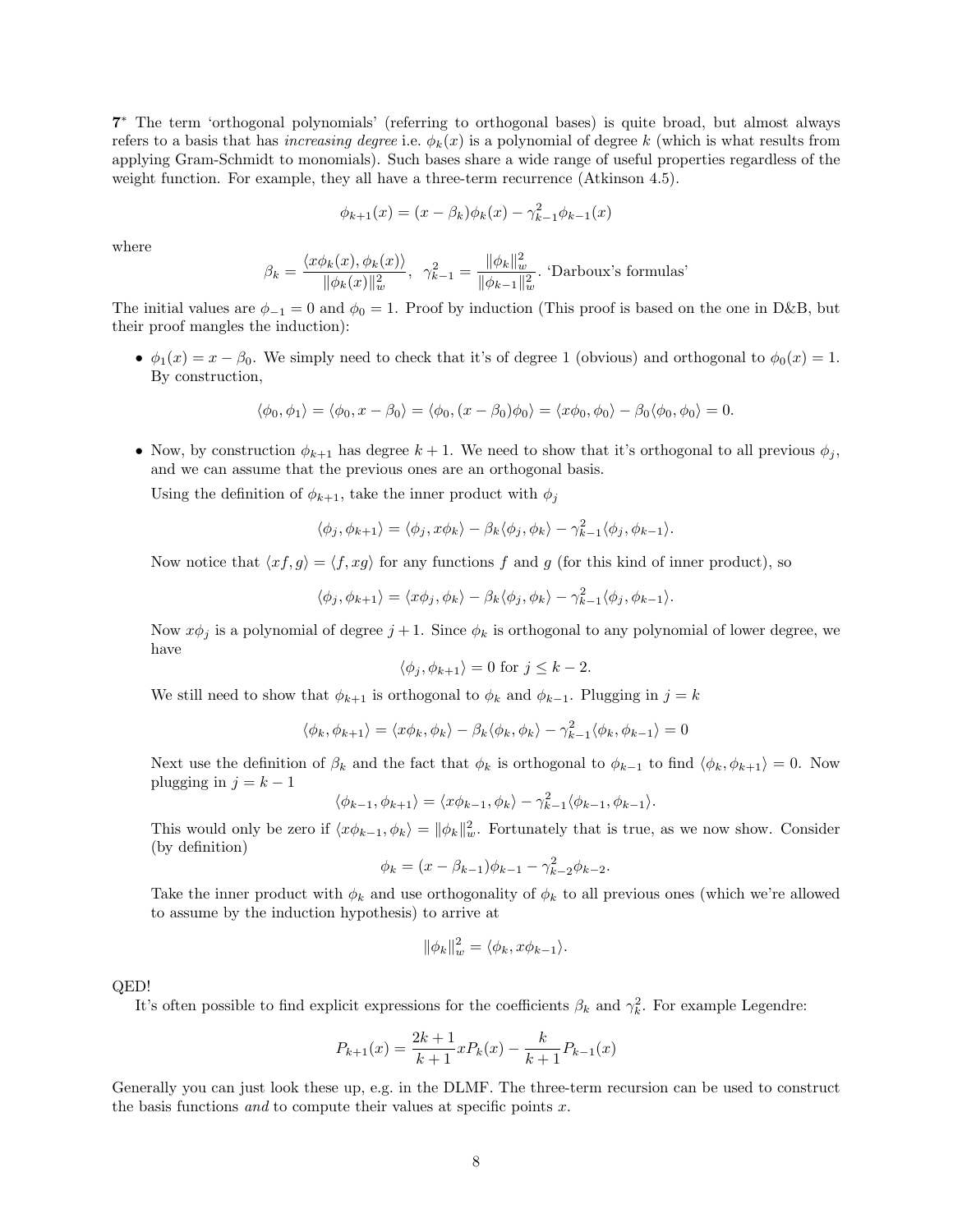8<sup>\*</sup> Just like with interpolation, once you find the polynomial you want, you still need to evaluate it.

$$
p(x) = a_0 + a_1 x + \dots + a_n x^n
$$
  
=  $a_0 + x [a_1 + x[a_2 + \dots + x[a_{n-1} + xa_n] \dots]]$ .

Evaluating a polynomial with this nested approach is called 'Horner's method.' It's faster than the naive method of evaluating each term  $a_k x^k$  separately and then adding them up.

The monomial basis is a convenient basis for *evaluating* a polynomial because of Horner's algorithm: you can evaluate a polynomial of degree n with  $\mathcal{O}(n)$  flops. But the monomial basis is highly inconvenient for finding a least-squares approximation, because the associated linear system for the coefficients is typically very badly conditioned. So what are you supposed to do? Find the coefficients in one basis, then convert to coefficients in another basis? It typically costs  $\mathcal{O}(n^2)$  to convert from one set of basis coefficients to another, so this would be a very-costly way to evaluate the polynomial.

It turns out that there is a fast algorithm to evaluate a polynomial when you have the coefficients in a basis that has a three-term recurrence, and all triangular orthogonal bases have three-term recurrences. Clenshaw's algorithm (not in Atkinson; see D&B). Suppose you need to evaluate a sum of the form

$$
S = \sum_{i=0}^{n} c_k p_k
$$

where the  $c_k$  are known. Suppose that you have a 3-term recurrence of the form  $(a_k$  depends on x, but the notation doesn't reflect this for the sake of simplicity)

$$
p_{k+1} = a_k p_k + b_k p_{k-1}, \ \ p_{-1} = 0.
$$

Write this in matrix form

$$
\begin{bmatrix} 1 & & & & \\ -a_0 & 1 & & & \\ -b_1 & -a_1 & 1 & & \\ & \ddots & \ddots & \ddots & \\ & & -b_{n-1} & -a_{n-1} & 1 \end{bmatrix} \begin{pmatrix} p_0 \\ p_1 \\ \vdots \\ p_n \end{pmatrix} = p_0 \begin{pmatrix} 1 \\ 0 \\ \vdots \\ 0 \end{pmatrix} \Leftrightarrow \mathbf{L}p = p_0 \mathbf{e}_1.
$$

Write the polynomial as

$$
p(x) = \sum_{i} c_k p_k(x) = S = \mathbf{c}^T \mathbf{p} = p_0 \mathbf{c}^T \mathbf{L}^{-1} \mathbf{e}_1.
$$

Swap the order around a bit (since  $S$  is scalar)

$$
S=p_0\mathbf{e}_1^T(\mathbf{L}^{-T}\mathbf{c}).
$$

So to compute S, backsolve an upper-triangular system with bandwidth 2, keep only the first element of the solution, and multiply by  $p_0$ . The backsolve can be done in  $\mathcal{O}(n)$  floating-point computations. It seems that the only benefit to taking the transpose is to reduce storage cost; both methods are  $\mathcal{O}(n)$  floating-point computations.

9 Another property that will be used in the quadrature section is the following (Atkinson 4.4).

Let  $\{\phi_n(x)\}\$ be a family of orthogonal polynomials with degree  $\phi_n(x) = n$ . Then  $\phi_n(x)$  has exactly *n* simple roots in the interval  $[a, b]$ .

We will prove this by contradiction; our tools will be (i) the fundamental theorem of algebra, and (ii) that  $\phi_n(x)$  is orthogonal to all polynomials of lower degree. First define some notation: let  $x_1, \ldots, x_m$  be the roots of  $\phi_n(x)$  that lie in [a, b] and for which  $\phi_n(x)$  changes sign (i.e. odd order roots). We will prove that  $m = n$ , but at this point m could be anything including 0. Now define

$$
B(x) = (x - x1) \cdots (x - xm).
$$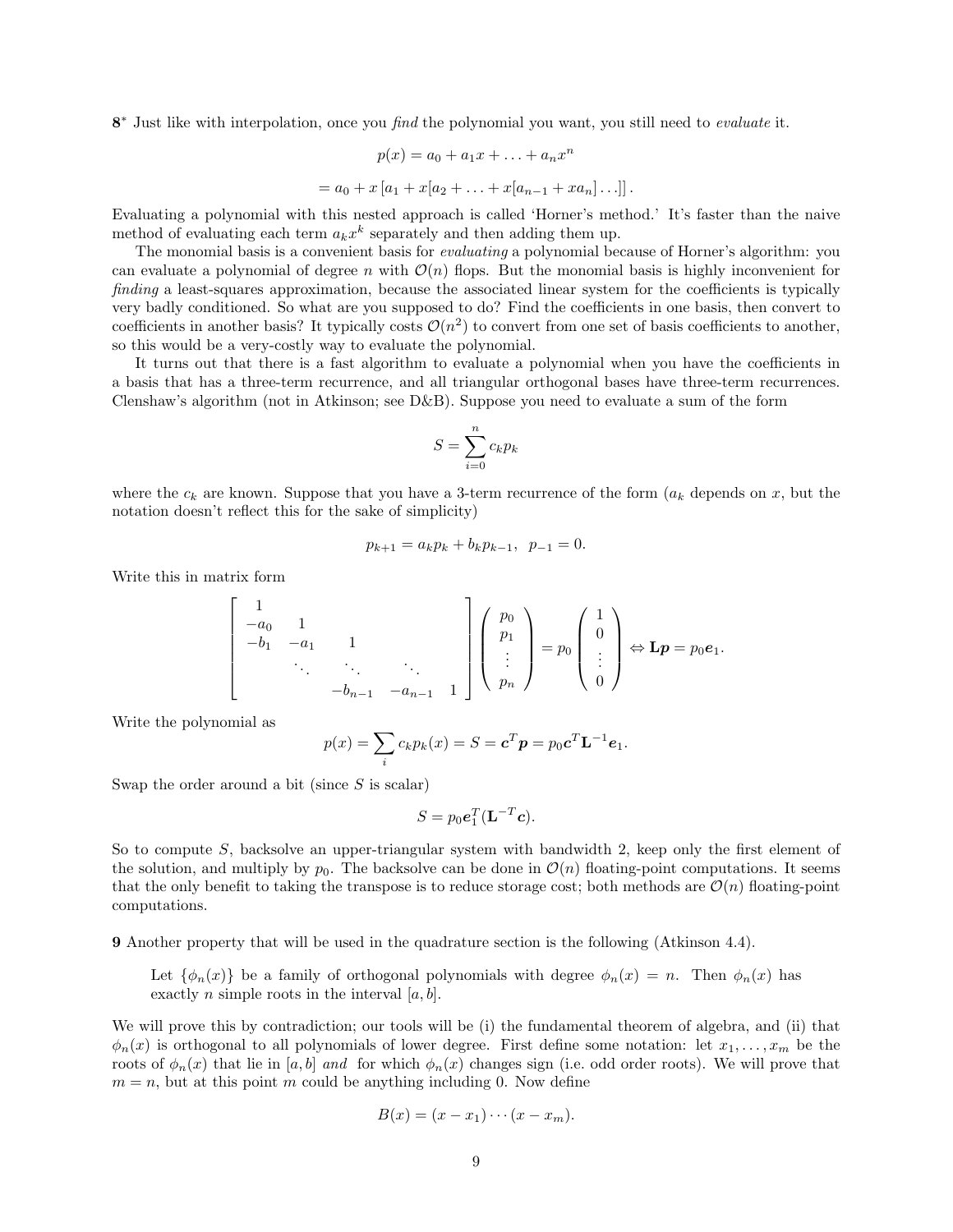This is a polynomial of degree m. Now consider

$$
B(x)\phi_n(x).
$$

This is a polynomial of degree  $m + n$ , but more importantly, it has a single sign on [a, b]. This is because  $B(x)$  was constructed to change sign at every place where  $\phi_n(x)$  changes sign. Now consider

$$
\langle B(x), \phi_n(x) \rangle = \int_a^b B(x) \phi_n(x) w(x) \mathrm{d}x.
$$

If  $m < n$  then this has to be zero, because  $\phi_n(x)$  is orthogonal to every polynomial of lower degree. On the other hand, the integrand is positive (except possibly on a set of measure zero). So the only way that the inner product can be positive is when the  $m = n$ , i.e.  $\phi_n(x)$  has exactly n simple roots in [a, b].

10<sup>∗</sup> There are lots of other properties of orthogonal polynomials. They are eigenfunction solutions of secondorder boundary-value problems (the most general setting is Sturm-Liouville theory (in Applied Analysis)). They can be computed using a 'Rodrigues formula'

$$
\phi_n(x) = \frac{1}{w(x)} \frac{\mathrm{d}^n}{\mathrm{d}x^n} [w(x)(g(x))^n]
$$

where  $g(x)$  is a polynomial independent of n. Etc. You can look up these properties in any book on orthogonal polynomials.

### Fourier & Chebyshev Least-squares Approximations

1 The most important family of orthogonal polynomials is the Chebyshev polynomials. To understand them it is best to first understand Fourier series, so we will discuss Fourier approximation. We are seeking to find a trig polynomial

$$
p(x) = a_0 + \sum_{j=1}^{n} [a_j \cos(jx) + b_j \sin(jx)]
$$

that minimizes the unweighted  $L^2$  error for some function  $f \in C[-\pi, \pi]$ . Notice that the subspace we're seeking a solution in is finite-dimensional, so a solution must exist (by the same argument as for polynomials). Furthermore, notice that our basis for the space of trig polynomials is already orthogonal in the unweighted  $L^2$  inner product:

$$
\int_{-\pi}^{\pi} \sin(jx)\cos(kx)dx = 0 \text{ for any } j, k, \quad \int_{-\pi}^{\pi} \sin(jx)\sin(kx)dx = 0 \text{ unless } j = k
$$

$$
\int_{-\pi}^{\pi} \cos(jx)\cos(kx)dx = 0 \text{ unless } j = k
$$

(If  $j = k$  we have  $\pi$ .) The solution formula therefore follows immediately from the exact same arguments used for the polynomial case:

$$
a_0 = \frac{1}{2\pi} \int_{-\pi}^{\pi} f(x) dx = \frac{\langle 1, f \rangle}{\|1\|}
$$

$$
a_j = \frac{1}{\pi} \int_{-\pi}^{\pi} f(x) \cos(jx) dx = \frac{\langle \cos(jx), f \rangle}{\|\cos(jx)\|}
$$

$$
b_j = \frac{1}{\pi} \int_{-\pi}^{\pi} f(x) \sin(jx) dx = \frac{\langle \sin(jx), f \rangle}{\|\sin(jx)\|}
$$

These are just the usual  $L^2$  approximation coefficients for a orthogonal basis. The solution is unique, just like the polynomial problem.

2 We've seen existence & uniqueness for Fourier approximation. Now what about convergence? In general this is a delicate subject, which you will see more of in PDEs and/or Applied Analysis. We first quote the Riesz-Fisher theorem: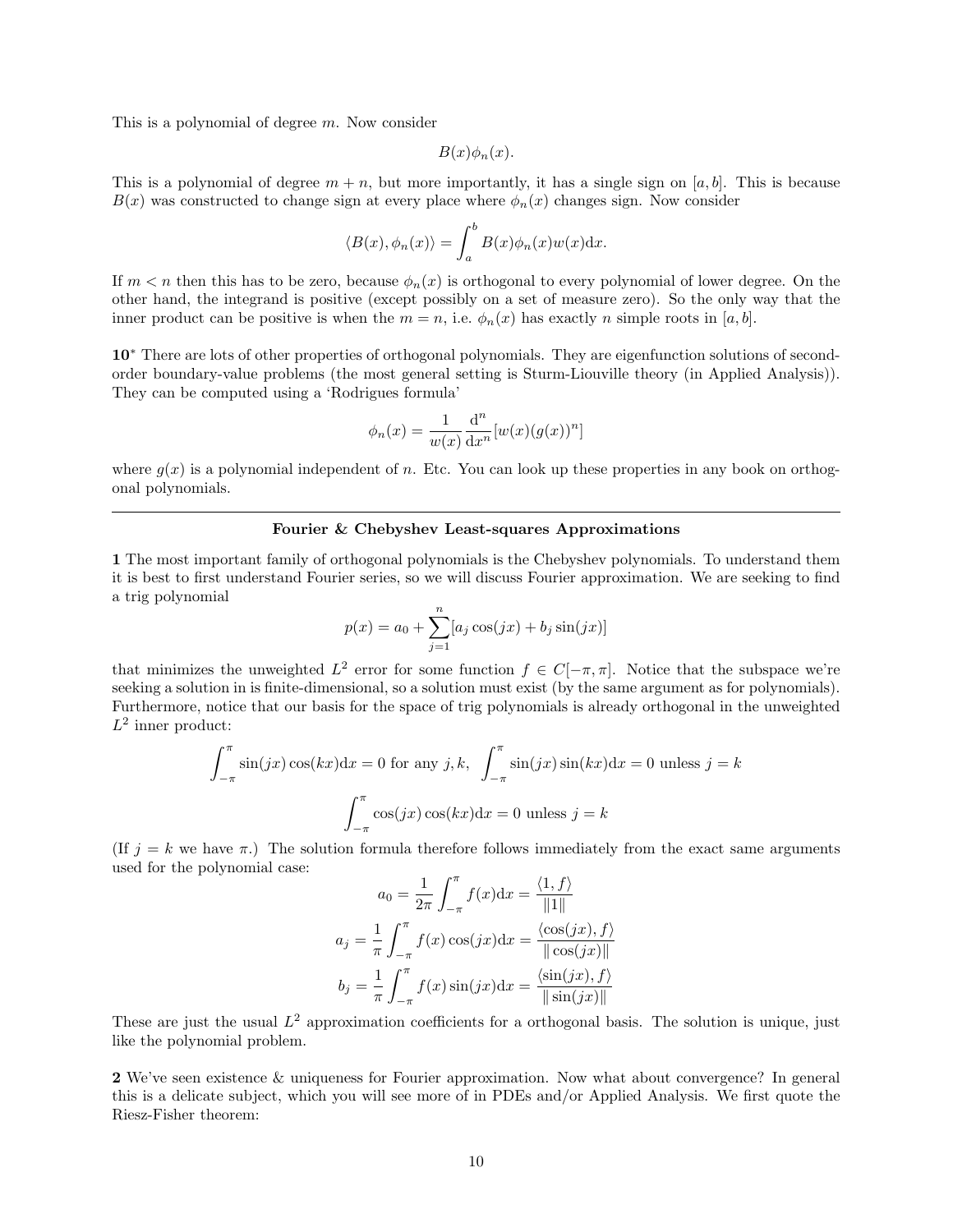If 
$$
f(x) \in L^2([-\pi,\pi])
$$
 then  $\lim_{n \to \infty} ||f - p||_2 = 0$ .

So the 2-norm of the error goes to 0 for a huge class of functions including discontinuous functions.

Another theorem (D&B 4.6.2)

If  $f(x)$  is of bounded variation and has a finite number of discontinuities then  $p_n(x) \to f(x)$ at every  $x \in [-\pi, \pi)$  except points of discontinuity, where  $p(x)$  converges to the average of the values on either side of the discontinuity.

Now suppose that f and all its derivatives up to order  $p \geq 1$  are continuous and periodic on  $[-\pi, \pi)$ . Then  $p(x)$  converges pointwise to  $f(x)$  according to the theorem above. How quickly does it converge? We can write

$$
f(x) = a_0 + \sum_{j=1}^{\infty} [a_j \cos(jx) + b_j \sin(jx)]
$$

so

$$
f(x) - p_n(x) = \sum_{j=n+1}^{\infty} [a_j \cos(jx) + b_j \sin(jx)].
$$
  

$$
||f(x) - p_n(x)||_{\infty} \le \sum_{n+1}^{\infty} (|a_j| + |b_j|).
$$

Consider the following:

$$
a_j = \frac{1}{\pi} \int_{-\pi}^{\pi} f(x) \cos(jx) dx = -\frac{1}{j\pi} \left[ f(\pi) \sin(j\pi) + f(-\pi) \sin(j\pi) \right] + \frac{1}{j\pi} \int_{-\pi}^{\pi} f'(x) \sin(jx) dx
$$

$$
a_j = \frac{1}{\pi} \int_{-\pi}^{\pi} f(x) \cos(jx) dx = \frac{1}{j\pi} \int_{-\pi}^{\pi} f'(x) \sin(jx) dx
$$

I used integration by parts and  $\sin(j\pi) = 0$ . Applying the same idea to  $b_j$  yields

$$
b_j = \frac{1}{j\pi} \left[ f(\pi) \cos(j\pi) - f(-\pi) \cos(j\pi) \right] - \frac{1}{j\pi} \int_{-\pi}^{\pi} f'(x) \cos(jx) dx.
$$

If we assume that f is periodic then  $f(\pi) = f(-\pi)$  and we get

$$
b_j = -\frac{1}{j\pi} \int_{-\pi}^{\pi} f'(x) \cos(jx) \mathrm{d}x.
$$

If f is periodic and  $f' \in C[-\pi, \pi]$  we can bound the coefficients:

$$
|b_j|, |a_j| \le \frac{\max_x |f'(x)|}{j\pi}.
$$

If  $f'$  is both continuous and periodic then we can integrate by parts again to get

$$
|b_j|, |a_j| \le \frac{\max_x |f''(x)|}{j^2 \pi}.
$$

(We are clearly also assuming that  $||f''||_{\infty}$  is finite.) If the function is periodic and has p continuous derivatives, then continuing this process of integration by parts yields bounds of the form

$$
|b_j|, |a_j| \le \frac{\max_x |f^{(p+1)}(x)|}{j^{p+1}\pi}.
$$

(We are clearly also assuming that  $||f^{(p+1)}||_{\infty}$  is finite.) Returning to the approximation error,

$$
||f(x) - p_n(x)||_{\infty} \le \frac{2||f^{(p+1)}||_{\infty}}{\pi} \sum_{n+1}^{\infty} j^{-p-1} \sim n^{-p}.
$$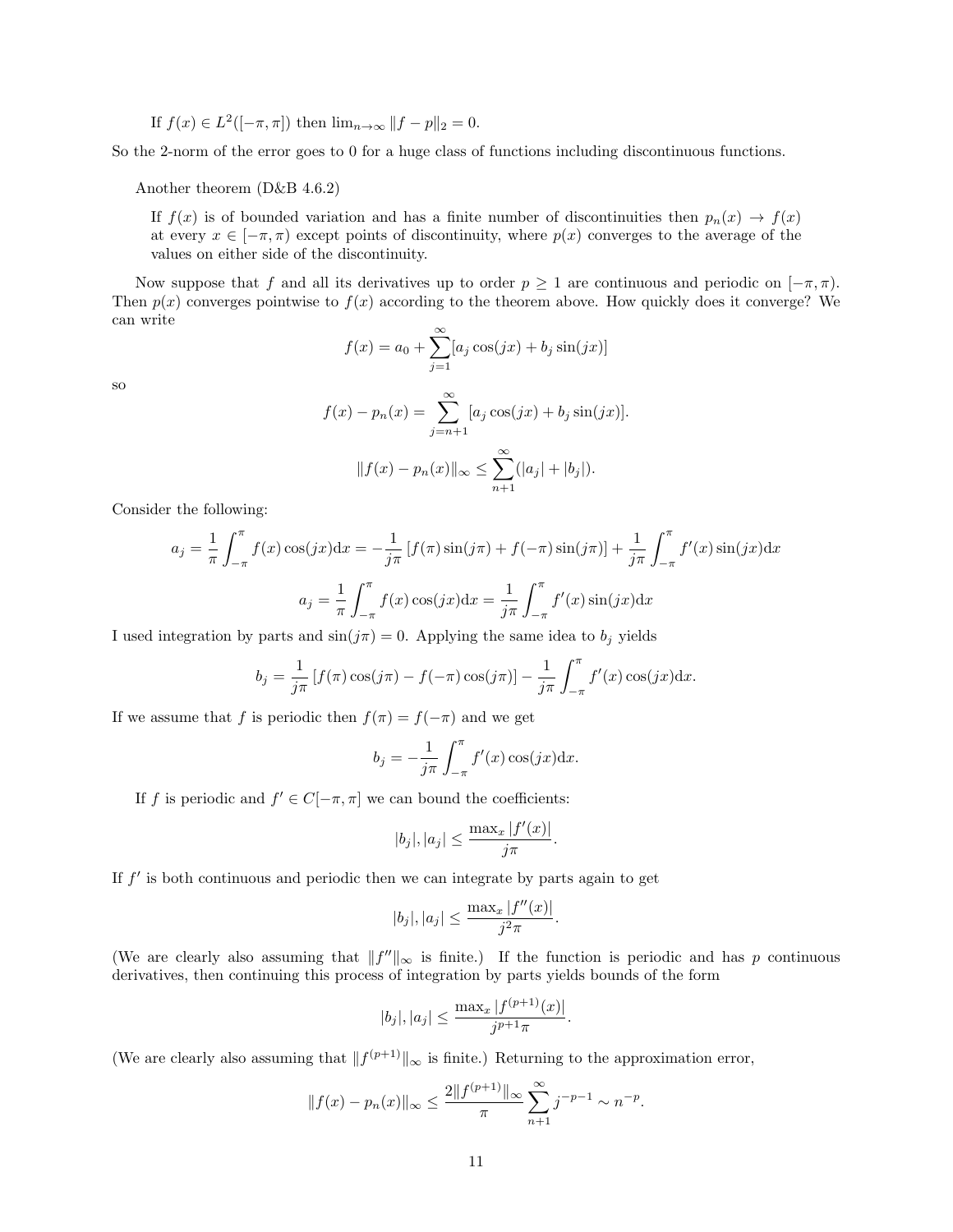So the rate of convergence depends on the smoothness of f. If  $f \in C^{\infty}[-\pi, \pi]$  and periodic, then the coefficients decay faster than any power of j.

3 Before returning to Chebyshev polynomials, we need some background. An 'even' function satisfies  $f(-x) = f(x)$  for every x; cosine is even. An 'odd' function satisfies  $f(-x) = -f(x)$ ; sine is odd. Any function can be written as a sum of even and odd parts:

$$
f(x) = \frac{1}{2}(f(x) + f(-x)) + \frac{1}{2}(f(x) - f(-x)).
$$

If you multiply an even function by an odd function the product is odd. Any other product is even. The derivative of an odd function is even, and vice versa. The integral of an odd function over [−a, a] is zero for any a. Thus, if f is even, then  $b_j = 0$  for every j. If f is odd, then  $a_j = 0$  for every  $j \ge 0$ .

4 Chebyshev. Consider the functions

$$
T_n(x) = \cos(n \arccos(x)).
$$

We will show that  $T_n$  is a polynomial of degree n. To do this, we will show that

$$
\cos(n\theta) = \sum_{j=0}^{n} c_j \cos(\theta)^j.
$$

If we let  $\theta = \arccos(x)$  then we will have

$$
\cos(n \arccos(x)) = \sum_j c_j x^j.
$$

First note that we can write Euler's formula in 2 different ways:

$$
e^{in\theta} = (\cos(\theta) + i\sin(\theta))^n = \cos(n\theta) + i\sin(n\theta).
$$

Expand the middle part

cos(θ) <sup>n</sup>+ n 1 cos(θ) n−1 (i sin(θ))+ n 2 cos(θ) n−2 (i sin(θ))2+. . .+ n n − 1 cos(θ)(i sin(θ))n−1+(i sin(θ))<sup>n</sup> . Binomial expansion. Recall that n k = n! <sup>k</sup>!(<sup>n</sup> <sup>−</sup> <sup>k</sup>)!. 

The real part of this expression equals  $cos(n\theta)$ . Notice that the real terms all have *even* powers of  $sin(\theta)$ which can be turned into expressions of cosine via  $\sin^2 = 1 - \cos^2$ . This proves that  $\cos(n\theta)$  can be written as a polynomial in  $cos(\theta)$ . Now consider the highest power of  $cos(\theta)$ . Every term has combined cosine and sine powers equal to n; when you convert sine squared to cosine squared you don't raise the exponent, so the highest power of  $cos(\theta)$  in the expression for  $cos(n\theta)$  is n. This proves that  $T_n(x)$  is a polynomial of degree  $\leq n$ : technically we also need to show that the leading coefficient is nonzero. This is relatively easy to show. Only the even powers of  $\sin(\theta)$  are real and need to be converted to  $\cos^2$ , so consider

$$
(i\sin(\theta))^{2p} = (-1)^p (1 - \cos^2(\theta))^p = (-1 + \cos^2(\theta))^p.
$$

After converting all the  $\sin^{2p}(\theta)$  to cosines, the coefficients of  $\cos^{n}(\theta)$  are all positive, so the degree of the trig polynomial is exactly n.